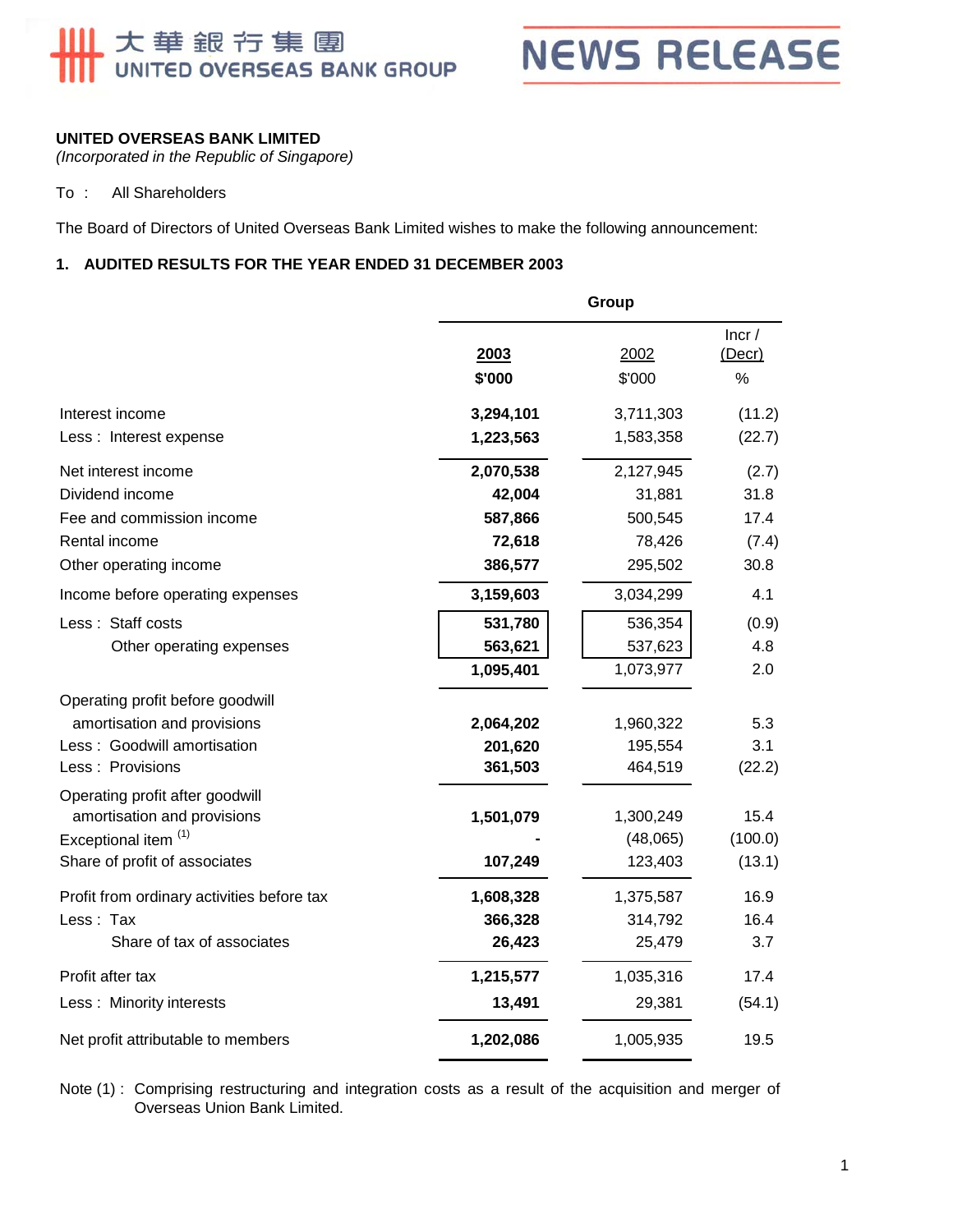# **Ⅲ 大華銀行集團**



# **UNITED OVERSEAS BANK LIMITED**

*(Incorporated in the Republic of Singapore)* 

## **2. SELECTED BALANCE SHEET DATA**

|     |                                                                                                   | Group               |                     | <b>Bank</b>          |                     |                     |                         |
|-----|---------------------------------------------------------------------------------------------------|---------------------|---------------------|----------------------|---------------------|---------------------|-------------------------|
|     |                                                                                                   | 31-Dec-03<br>\$'000 | 31-Dec-02<br>\$'000 | Incr/<br>(Decr)<br>% | 31-Dec-03<br>\$'000 | 31-Dec-02<br>\$'000 | Incr/<br>(Decr)<br>$\%$ |
| (a) | Assets                                                                                            |                     |                     |                      |                     |                     |                         |
|     | <b>Total assets</b>                                                                               | 113,446,399         | 107,430,134         | 5.6                  | 98,750,817          | 93,185,848          | 6.0                     |
|     | Loans and advances including                                                                      |                     |                     |                      |                     |                     |                         |
|     | trade bills of non-bank customers                                                                 | 59,296,556          | 58,884,007          | 0.7                  | 50,510,461          | 49,956,235          | 1.1                     |
| (b) | Liabilities                                                                                       |                     |                     |                      |                     |                     |                         |
|     | Deposits of non-bank customers                                                                    | 69,862,961          | 67,918,581          | 2.9                  | 60,301,300          | 57,931,265          | 4.1                     |
|     | Total deposits including                                                                          |                     |                     |                      |                     |                     |                         |
|     | bankers' deposits                                                                                 | 88,702,323          | 87,220,639          | 1.7                  | 79,367,234          | 77,319,593          | 2.6                     |
|     | Subordinated debts (unsecured)                                                                    |                     |                     |                      |                     |                     |                         |
|     | - Due after one year                                                                              | 2,990,809           | 1,294,399           | 131.1                | 2,990,809           | 1,294,399           | 131.1                   |
|     | Other debts issued                                                                                |                     |                     |                      |                     |                     |                         |
|     | - Due within one year (secured)                                                                   | 852,407             | 852,411             |                      |                     |                     |                         |
|     | - Due after one year (unsecured)                                                                  | 353,053             |                     | <b>NM</b>            | 353,053             |                     | <b>NM</b>               |
| (c) | Capital and reserves                                                                              |                     |                     |                      |                     |                     |                         |
|     | Issued and paid-up capital                                                                        | 1,571,664           | 1,571,603           |                      | 1,571,664           | 1,571,603           |                         |
|     | Total shareholders' funds                                                                         | 13,282,035          | 12,612,605          | 5.3                  | 11,759,111          | 11,243,583          | 4.6                     |
| (d) | Net asset value per ordinary<br>share based on issued share<br>capital as at end of the financial |                     |                     |                      |                     |                     |                         |
|     | year $(\$)$                                                                                       | 8.45                | 8.03                | 5.2                  | 7.48                | 7.15                | 4.6                     |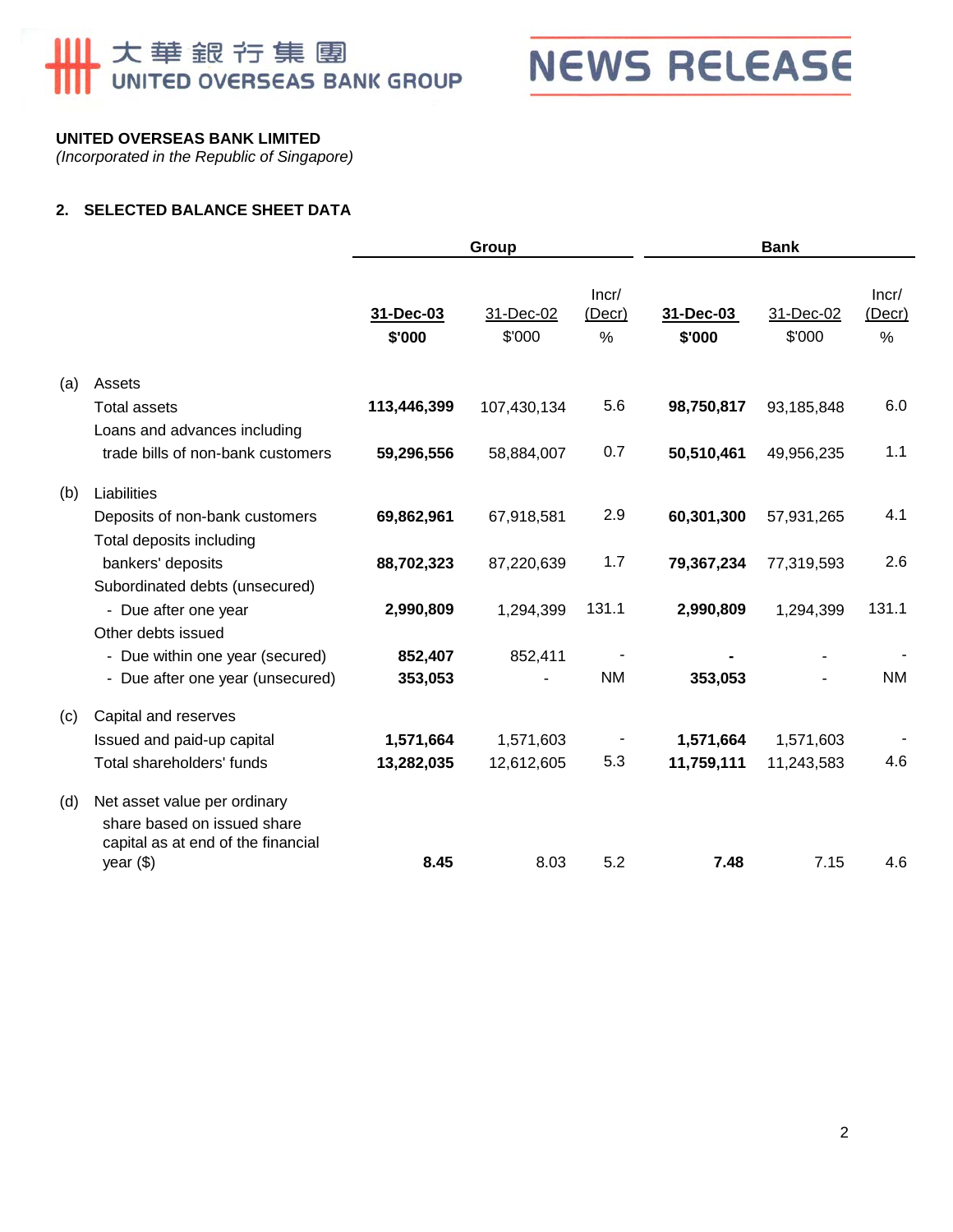# ■大華銀节集團<br>■ UNITED OVERSEAS BANK GROUP



# **UNITED OVERSEAS BANK LIMITED**

*(Incorporated in the Republic of Singapore)* 

## **3. OTHER INFORMATION**

|                                                                               |                | Group          |                      |  |
|-------------------------------------------------------------------------------|----------------|----------------|----------------------|--|
|                                                                               | 2003<br>\$'000 | 2002<br>\$'000 | Incr/<br>(Decr)<br>% |  |
| (a) Net profit attributable to shareholders:                                  |                |                |                      |  |
| - Six months ended 30 June                                                    | 501,354        | 565,495        | (11.3)               |  |
| - Six months ended 31 December                                                | 700,732        | 440,440        | 59.1                 |  |
| Total for the financial year                                                  | 1,202,086      | 1,005,935      | 19.5                 |  |
| (b) Depreciation                                                              | 107,755        | 114,536        | (5.9)                |  |
| Net profit as a percentage<br>(c)<br>of average total shareholders' funds (%) |                |                |                      |  |
| - Including goodwill amortisation                                             | 9.3            | 7.9            | 17.7                 |  |
| - Excluding goodwill amortisation                                             | 10.9           | 9.5            | 14.7                 |  |
| (d) Earnings per share (cents)                                                |                |                |                      |  |
| - Basic                                                                       | 76.5           | 64.0           | 19.5                 |  |
| - Fully diluted                                                               | 76.5           | 64.0           | 19.5                 |  |

### (e) Details of new shares of the Bank are as follows:

| Particulars of issue                    | No. of new shares<br>issued between<br>1-Oct-03 and<br>31-Dec-03 |              | No. of new shares<br>that would have been issued<br>upon the exercise of all<br>outstanding options |  |
|-----------------------------------------|------------------------------------------------------------------|--------------|-----------------------------------------------------------------------------------------------------|--|
|                                         |                                                                  | At 31-Dec-03 | At 31-Dec-02                                                                                        |  |
| Exercise of UOB share<br>option schemes | 23,000                                                           | 4,467,000    | 2,400,000                                                                                           |  |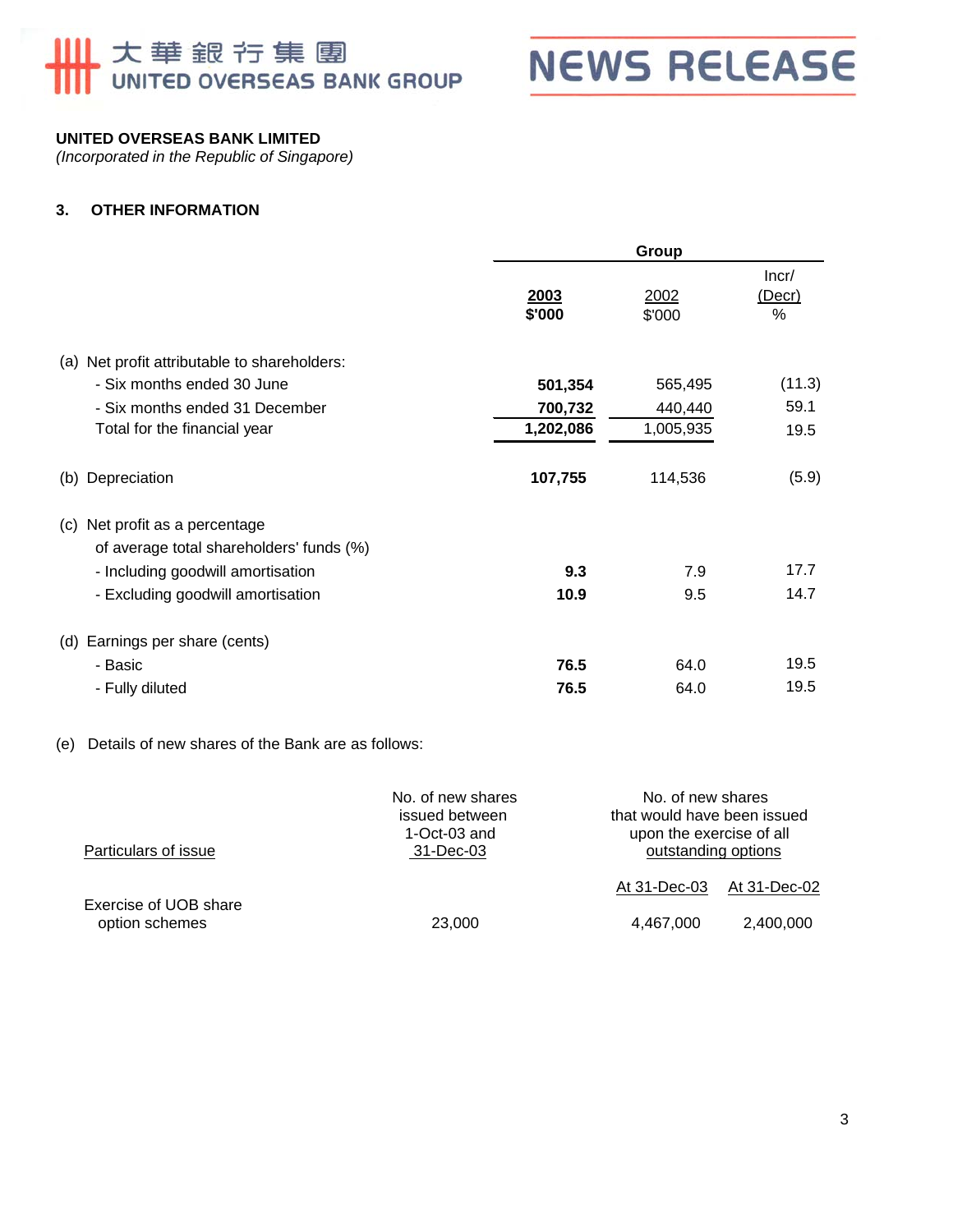# 大華銀行集團 UNITED OVERSEAS BANK GROUP

**NEWS RELEASE** 

#### **UNITED OVERSEAS BANK LIMITED**

*(Incorporated in the Republic of Singapore)* 

#### **4. REVIEW OF PERFORMANCE**

- (a) The financial statements are prepared in accordance with Singapore Financial Reporting Standards and are expressed in Singapore dollars. Except as stated in 4(b) below, the same accounting policies and computation methods have been adopted in the financial statements for the year ended 31 December 2003 as those for the year ended 31 December 2002.
- (b) Following the Monetary Authority of Singapore's revision of Notice to Banks MAS 605 on Revaluation of Assets which allows banks to mark to market their trading portfolios, the Group has changed its accounting policy as follows:
	- All securities held for trading are stated at market value (formerly: lower of cost and market value on an aggregate basis);
	- Government bonds, other than those held for trading, are stated at cost (adjusted for amortisation of premium/discount) less provision for diminution in value that is other than temporary, on an individual basis (formerly: lower of cost and market value on an aggregate basis).

The change in accounting policy has been applied retrospectively and the comparative figures have been restated accordingly. As a result of the change, the Group's net profit after tax ("NPAT") for the year ended 31 December 2003 increased by \$33 million while the Group's NPAT for the year ended 31 December 2002 decreased by \$58 million.

- (c) The Group recorded a NPAT of \$1,202 million for 2003, an increase of 19.5% over the \$1,006 million registered for 2002. The increase in NPAT was mainly due to higher non-interest income and lower provision charges which were partly offset by lower net interest income.
- (d) The Group's operating profit before goodwill amortisation and provisions increased 5.3% to \$2,064 million for 2003 compared to \$1,960 million for 2002. The increase was mainly due to a growth of 4.1% in total income to \$3,160 million from \$3,034 million for 2002. The growth was primarily driven by higher fee and commission income derived largely from investment-related, loan-related and trade-related activities, higher net profit from dealing securities, government securities and derivatives, as well as higher foreign exchange profits. These were partially offset by lower net interest income which was mainly due to lower contributions from inter-bank money market activities as a result of the low and flat interest rate yield curve.

The Group's total operating expenses, comprising staff and other operating expenses, increased 2.0% to \$1,095 million for 2003 compared to \$1,074 million for 2002. Staff expenses decreased 0.9% to \$532 million, while other operating expenses increased 4.8% to \$564 million. The increase in other operating expenses was mainly due to higher advertising and marketing costs, as well as higher commissions paid. As a result of the higher growth in total income compared to the growth in total operating expenses, the expense-to-income ratio of the Group improved to 34.7% for 2003 from 35.4% for 2002.

(e) The Group's provision charges decreased 22.2% to \$362 million for 2003 compared to \$465 million for 2002. The decrease was largely attributable to lower specific provisions for loans which were in tandem with the decline in non-performing loans ("NPLs"), as well as lower specific provisions for diminution in the value of investment securities.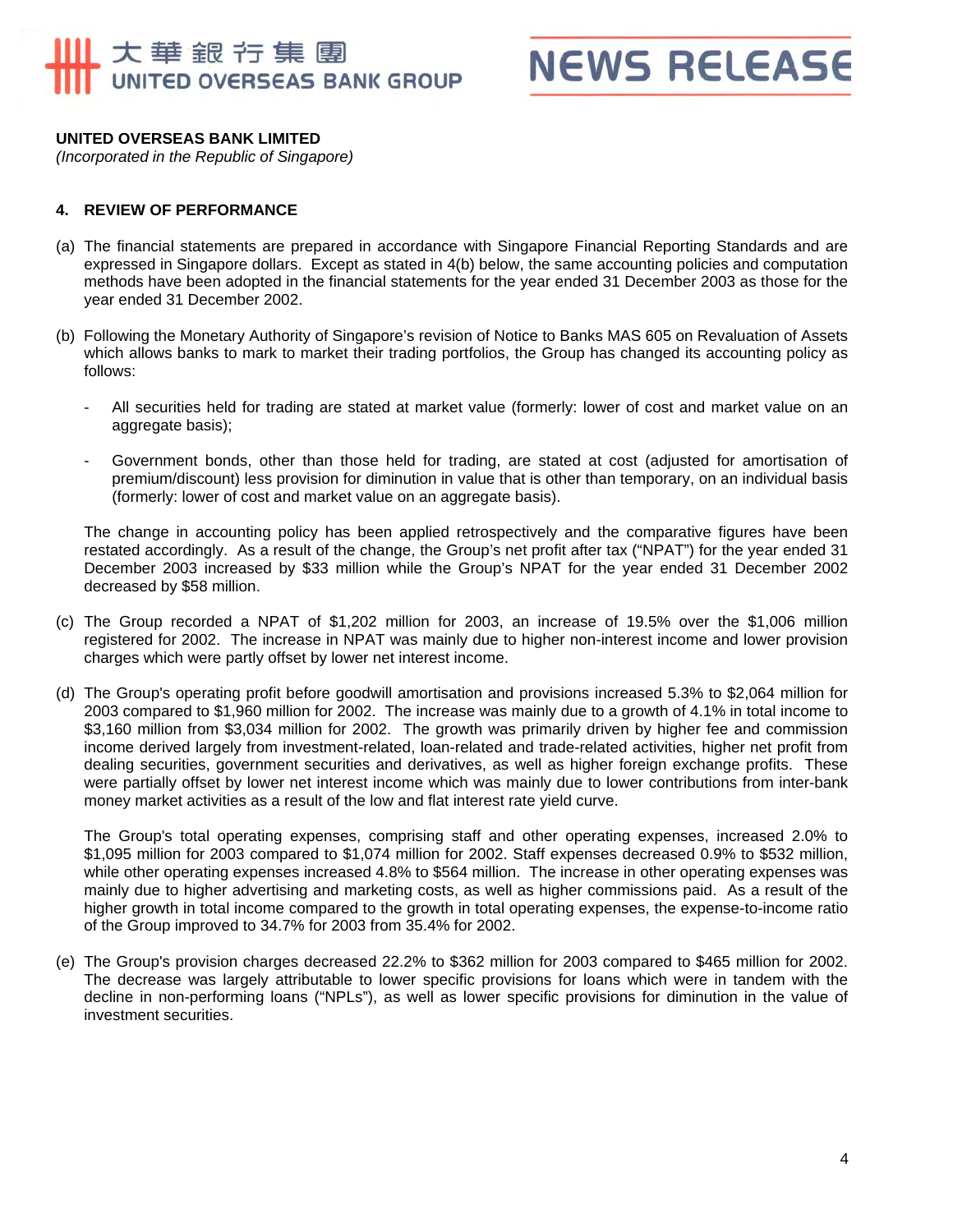# 大華銀行集團 UNITED OVERSEAS BANK GROUP

**NEWS RELEASE** 

### **UNITED OVERSEAS BANK LIMITED**

*(Incorporated in the Republic of Singapore)* 

- (f) Share of profit of associates (before tax) declined 13.1% to \$107 million for 2003, mainly due to a one-time exceptional gain recorded by United Overseas Land Limited that arose from the sale of the Tiong Bahru Plaza retail mall in the first quarter of 2002. In addition, there was no share of profit from Haw Par Corporation Limited which ceased to be an associate of the Group following its divestment in December 2002. These were partially offset by higher contributions from other associates.
- (g) The Group's loans and advances increased 0.7% from \$58,884 million as at 31 December 2002 to \$59,297 million as at 31 December 2003. Despite the weak economic conditions, the Group's NPLs declined \$519 million or 9.1% to \$5,160 million as at 31 December 2003 compared to \$5,679 million as at 31 December 2002. Consequently, Group NPLs (excluding debt securities) as a percentage of gross customer loans decreased 0.9% point to 8.1% as at 31 December 2003. Of the total Group NPLs, \$2,804 million or 54.3% were secured by collateral, and \$3,306 million or 64.1% were in the Substandard category.
- (h) Total cumulative specific and general provisions of the Group were \$3,332 million as at 31 December 2003 compared to \$3,504 million as at 31 December 2002. General provisions were \$1,422 million or 42.7% of total cumulative provisions. The total cumulative provisions as at 31 December 2003 provided coverage of 64.6% against Group NPLs and 141.4% against Group unsecured NPLs, compared to 61.7% and 138.3% respectively as at 31 December 2002.
- (i) Total assets of the Group increased 5.6% to \$113.4 billion as at 31 December 2003 compared to \$107.4 billion as at 31 December 2002. Shareholders' funds of the Group rose 5.3% to \$13.3 billion as at 31 December 2003, resulting in an increase in the net asset value per share to \$8.45 from \$8.03 as at 31 December 2002.

### **5. DIVIDEND**

The Directors recommend the payment of a final dividend of 40% or 40 cents per share less 22% Singapore income tax (2002: 25% or 25 cents per share less 22% Singapore income tax) in respect of the financial year ended 31 December 2003.

Together with the interim dividend of 20% or 20 cents per share paid previously, the total dividend for the financial year ended 31 December 2003 would be 60% or 60 cents per share (2002: 58.8% or 58.8 cents per share, including a special dividend of 18.8% or 18.8 cents per share by way of a distribution in specie of 64.3 million shares in Haw Par Corporation Limited) amounting to a total net dividend payment of \$736 million (2002: \$720 million). The total net dividend payment could be more if options under the UOB 1999 Share Option Scheme are exercised for shares before the books closure date.

All existing holders of options granted under the UOB 1999 Share Option Scheme who exercise their options for shares by the books closure date will be entitled to the final dividend, in accordance with the terms of the UOB 1999 Share Option Scheme.

Subject to shareholders' approval at the forthcoming Annual General Meeting, the final dividend for the financial year ended 31 December 2003 will be paid on 21 May 2004.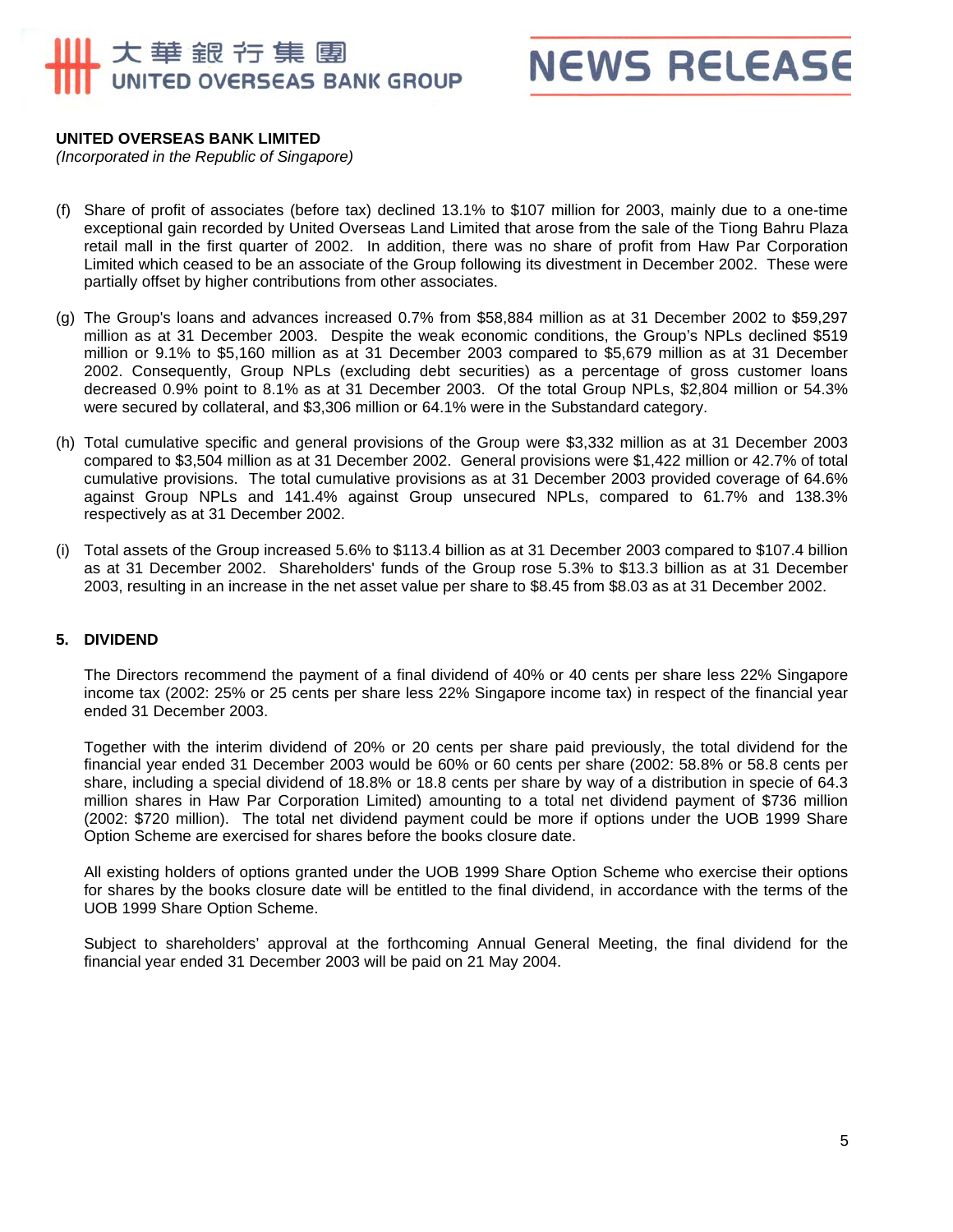# 大華銀行集團 UNITED OVERSEAS BANK GROUP



## **UNITED OVERSEAS BANK LIMITED**

*(Incorporated in the Republic of Singapore)* 

#### **6. CLOSURE OF BOOKS**

Notice is hereby given that, subject to shareholders' approval of the payment of the aforementioned dividend at the Annual General Meeting to be held on 29 April 2004, the Share Transfer Books and Registers of Members of the Bank will be closed from 11 May 2004 to 12 May 2004, both dates inclusive. Duly completed transfers received by the Bank's Registrar, Lim Associates Pte Ltd, at 10 Collyer Quay #19-08 Ocean Building, Singapore 049315 up to 5.00 pm on 10 May 2004 will be registered to determine shareholders' entitlements to the proposed ordinary dividend. In respect of ordinary shares in securities accounts with The Central Depository (Pte) Ltd ("CDP"), the final dividend will be paid by the Bank to CDP which will, in turn, distribute the dividend entitlements to shareholders.

#### **BY ORDER OF THE BOARD UNITED OVERSEAS BANK LIMITED**

Mrs Vivien Chan **Secretary** 

Dated this 20<sup>th</sup> day of February 2004

The results are also available at the Bank's website at www.uobgroup.com